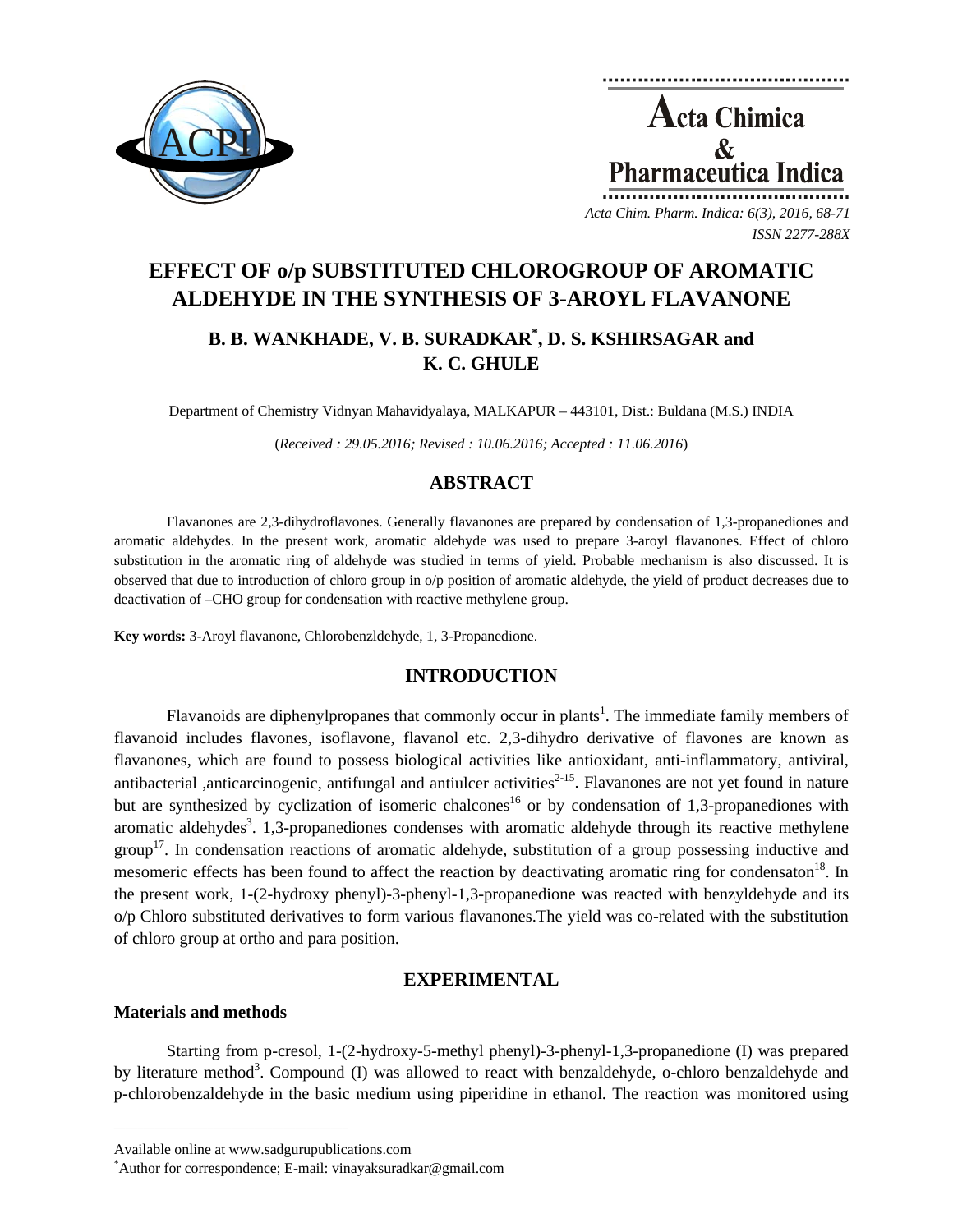TLC technique. The compounds formed were analyzed by chemical tests, elemental analysis and spectral data.



#### **RESULTS AND DISCUSSION**

Colour reactions with FeCl<sub>3</sub>, KMnO<sub>4</sub>, aq. NaOH,  $H_2SO_4$  and Mg-HCl agreed with colour reactions of flavanones<sup>19</sup>. The major absorption bands observed in IR Spectra of compounds II-A to II-C were as follows.

For 3-Benzoyl-6-methyl flavanone (II-A): 3034 cm<sup>-1</sup> (Ar-H), 1697 cm<sup>-1</sup> (C=O), 1313 cm<sup>-1</sup> (Pyrone ring),  $1290 \text{ cm}^{-1}$  (Ar-O stretching).

For 3-benzoyl-2'-chloro-6-methyl flavanone (II-B): 3057 cm<sup>-1</sup> (Ar-H), 1697 cm<sup>-1</sup>(C=O), 1697 cm<sup>-1</sup> (C=C), 1301 cm<sup>-1</sup> (Pyrone ring), 1288 cm<sup>-1</sup> (Ar-O), 1095 cm<sup>-1</sup> (= C-O), 690 cm<sup>-1</sup> (-C-Cl stretching).

For 3-benzoyl-4'-chloro-6-methyl flavanone (II-C): 3046 cm<sup>-1</sup> (Ar-H), 1690 cm<sup>-1</sup> (C=O), 1678 cm<sup>-1</sup> (C=C), 1311 cm<sup>-1</sup> (Pyrone ring), 1275 cm<sup>-1</sup> (Ar-O), 1089 cm<sup>-1</sup> (=C-O), 696 cm<sup>-1</sup> (-C-Cl stretching).

It was observed that yield of the product decreases due to substitution of chloro group. Further, the decrease in the yield is more in o-substituted product. The overall decrease in the yield due to Chloro substitution may be attributed to –I and +M effects of Chloro group present on o or p position. Chloro group is strongly electronegative and its electron withdrawing inductive effect deactivates the benzaldehyde group for condensation with reactive methylene group of 1,3-propanedione. Further the lower yield in the o-Chloro substituted product may be attributed to the position of Chloro group, which may offers steric hinderance.

| Π<br>Ш |  |
|--------|--|
|        |  |

| Compound | Yield $(\% )$ | M.P. (°C) |
|----------|---------------|-----------|
| $II-A$   | 58.47         | 146       |
| $II-B$   | 20.66         | 148       |
| $H-C$    | 15.33         | 142       |

The probable mechanism of reaction is shown in **Scheme 2**.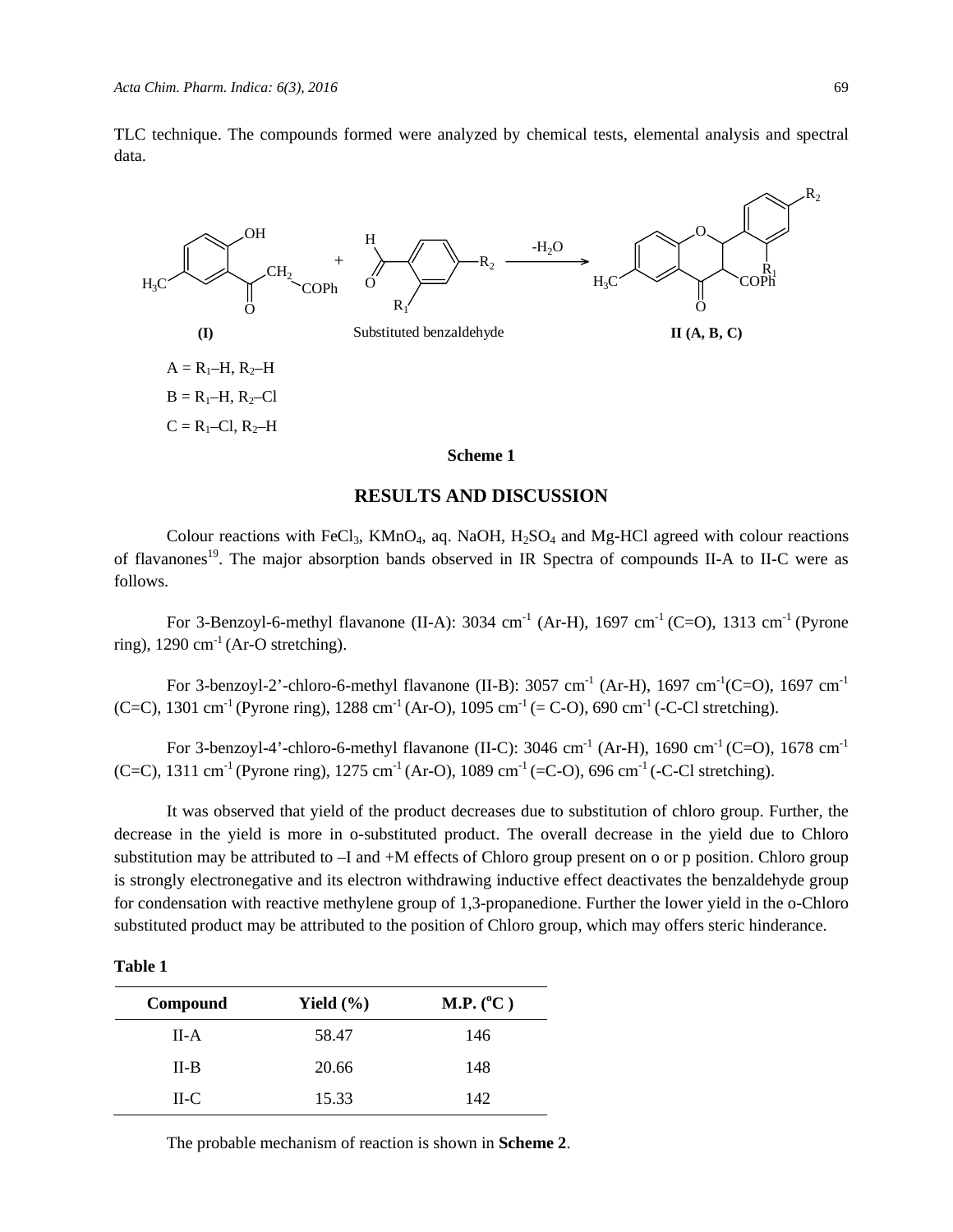

**Scheme 2**

#### **REFERENCES**

- 1. F. Z. Saiyad, D. R. Nadkarni and T. S. Wheelar, J. Chem. Soc., 1737 (1937).
- 2. F. Pourmorad, S. J. Hosseinimehr and N. Shahabimajd, African J. Biotech., **5(11)**, 1142-1145 (2006).
- 3. B. B. Wankhade and M. M. Chincholkar, Asian J. Chem., **12(4**), 1243 (2000); Oriental J. Chem., **18**, 381-382 (2002).
- 4. B. B. Wankhade, V. N. Saoji, D. R. Chople and C. M. Bharambe, Asian J. Chem., **22(4)**, 2801-2804 (2010).
- 5. X. Queen, S. Rosary, P. Arockiasamy, R. Kanmani, A. Charles and V. Ramani Alex. J. Chem. Pharm. Res., **3(2)**, 762-764 (2011).
- 6. P. Kulkarni, P. Wagh and P. Zubaida, J. Chem., **3(2)**, 106-110 (2012).
- 7. Arshia Parveen, Int. J. Curr. Microbiol. App. Sci., **2(8)**, 296-302 (2013).
- 8. R. C. Kamboj, G. Sharma, D. Kumar, R. Arora, C. Sharma and K. R. Aneja, Int. J. Chem. Tech. Res., **2(2)**, 1097-1101 (2010).
- 9. I. V. Kasi Vishwanath, E. Nageswar Pandit and Y. L. N. Murthy, Int. J. Chem. Tech. Res., **2(2)**, 1097- 1101 (2010).
- 10. N. Bhaskar and M. Komal Reddy, J. Chem. Pharm. Res., **3(3)**, 759-765 (2011).
- 11. P. Vanitha, R. Valliappan, A. Charles and D. Sukumar, J. Chem. Pharm. Res., **4(7)**, 3665-3671 (2012).
- 12. S. K. Ahmed and A. Parveen, Res. J. Pharm. Biol. Chem. Sci., **1(4)**, 809 (2010).